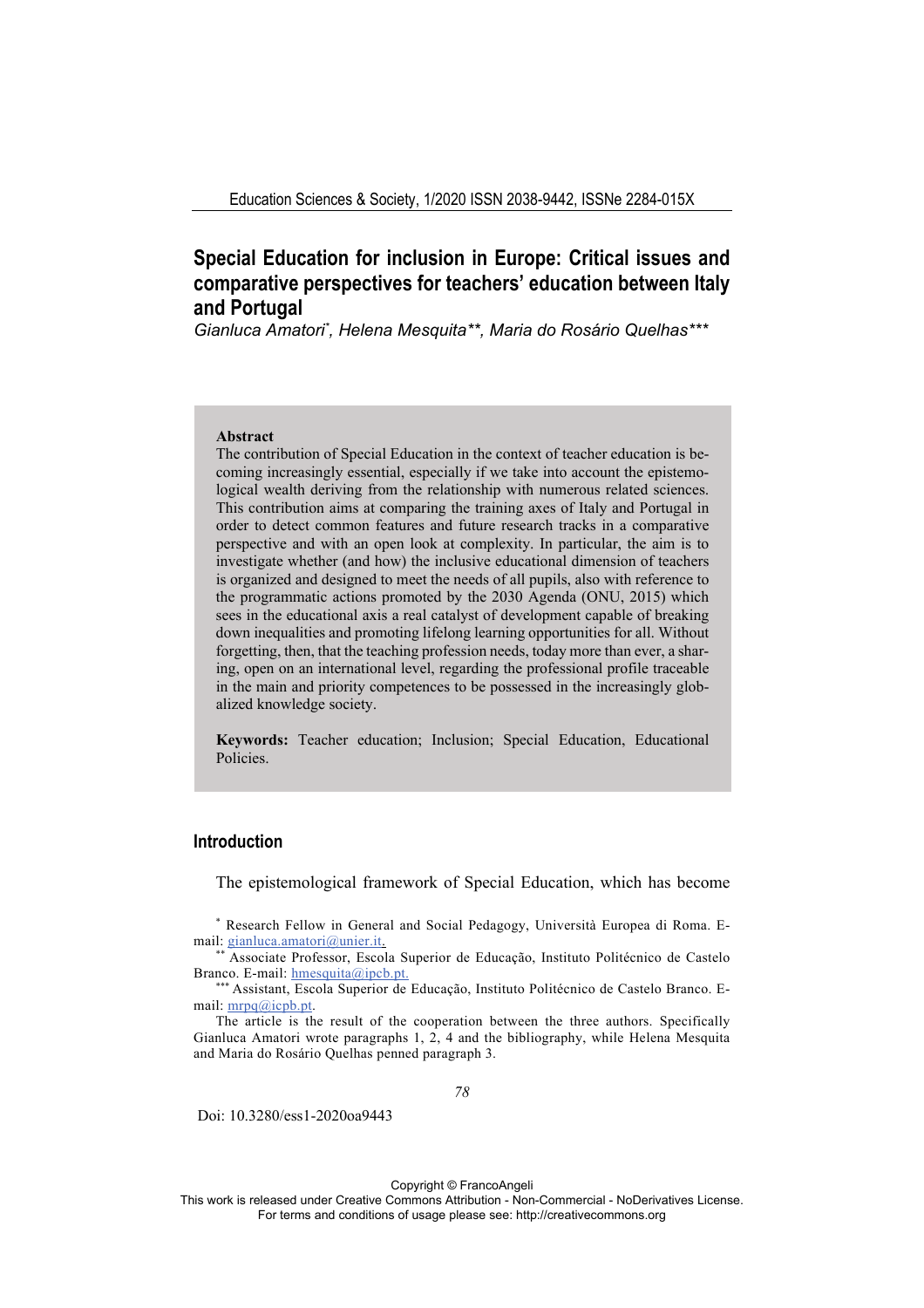wider and more defined over time, makes it a science of questions rather than a science of answers (Trisciuzzi, Fratini, Galanti, 1996; Caldin, 2019). Such thesis, however, does not limit the intervention of Special Education to the sole aim of raising questions: its *borderline* nature systematically connects it to other disciplines at discussion, dialogue and exchange levels (Besio, Caldin, 2019). An example of this, albeit limited, is the (welcome) overcoming of the connection linking Special Education to the study of the single person with disabilities in favour of a perspective of a wider scope not focusing on *who*, but rather on interactions, relationships and encounters in the contexts of life (Goussot, 2015). Hence, it is an identity still in evolution accepting the challenge of integrating itself into the complexity we live in to understand its alterations and its meanings in an ecological and prospective manner.

Ianes (2019, p. 124) underlines in a recent contribution the need of a transprofessional vision of the inclusion issues, beckoning the interaction and the collaboration with disciplinary *families* and similar approaches: from neuroscience to technology, from legal to social and techno-architectural sciences.

The subtle gaze of Special Education is indeed strongly needed in those educational and professional spheres, in which human relationships play a pivotal role: from the school to the health worlds, from welfare to management. Its more specific declination can be found in the indissoluble duo of noticing and interpreting, which helps setting up the educational action.

Noticing is the acknowledgement of a reality which, despite being different from myself, involves and consults me as the conscious action of seeing an odd reality, which is, nevertheless, not ignored, nor turned away, nor rejected. Such action intentionally facilitates this reality, thus satisfying its moral, rather than personal, call. [...] Correctly interpreting other people's reality gains extraordinary importance and an appropriate educational action can only be established, if such hermeneutic process is correctly carried out (d'Alonzo, 2018b, p. 28).

One of the prevailing topics within the heuristic declinations of Special Education is teachers' education. In this regard, the virtuous connection between field research, technological innovations and legal implications has played a major role in implementing school and educational systems which take the demands and the needs of all pupils at heart. Nevertheless, as far as Italy is concerned, «the analysis of educational levels clearly shows differences between the population with disability and the population without. An inequality in the attainment of the highest education qualifications in the two analysed allotments persists, despite the application of laws and the implementation of policies in favour of people with disabilities, which have been enforced in the last few years» (Istat, 2019, p. 45). The statistical survey reveals that schools are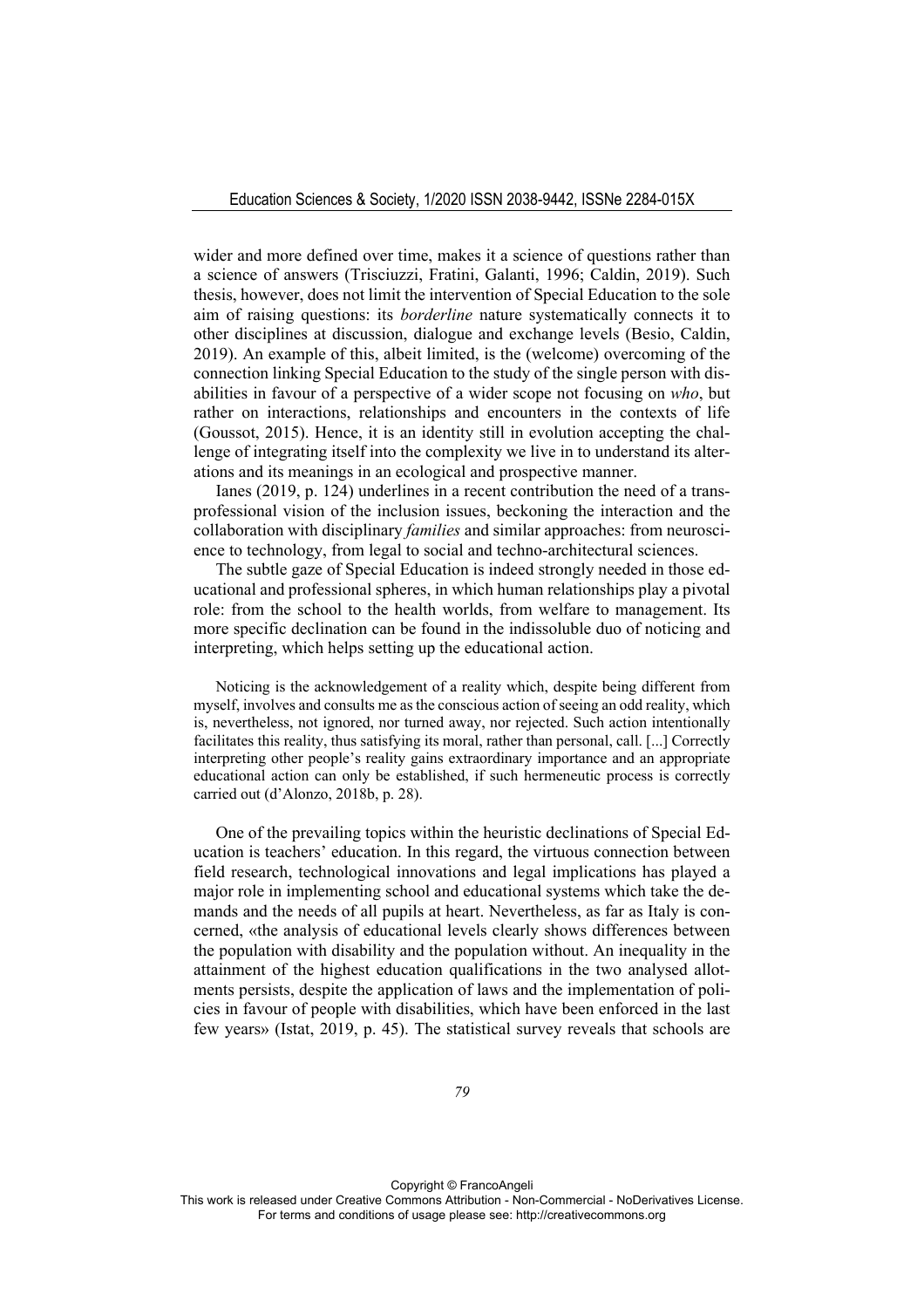still substantially far away from the possibility of granting conditions of equal educational opportunities to students with disabilities.

Hence, the implementation of *law,* tools, methods, and services to foster full social engagement and to improve school performance of people with disabilities cannot be defined as a completed path despite all the precious improvements obtained so far. According to this perspective, Special Education as a complex science can and must continue tackling research questions also in favour of a more consistent and systematic education for teachers, as these precisely play the role of strategic agents of social and educational inclusion processes, as defined by UNESCO (2005, 2009).

#### **Special Education and Educational Policies in Italy**

The planning capability of teachers, who can commit to removing the barriers to the education of all through methodological and organisational choices and can bring the talents of each and every one to light, is a crucial element in the promotion of an inclusive didactics (Chiappetta Cajola, 2013). The quality of schools necessarily lays its foundations on the quality of teachers (Amatori, 2019b). For this reason, reflecting on the educational practices of teachers before, during and after entering the professional world means monitoring the multidimensional and transversal process which, as a result of the rapid social, cultural and legal changes affecting the school systems in the past few years, obliges the teachers *of today* to have a wide range of skills, whose nature ranges from disciplinary to methodological-didactic, from organisational to communicative, and from relational to reflective and research-oriented.

The educational dimension can only be read in its functional and heterogeneous meaning with respect to the needs of teachers and, consequently, of students, especially considering the international framework envisaging the programmatic actions promoted by the 2030 Agenda (UN, 2015). The 2030 Agenda sees education in a continuous and positive evolution and considers the educational axis as a real catalyst of development, able to demolish inequalities and to foster lifelong learning opportunities for all.

The Italian framework of Special Education and Didactics, which has been focusing on the approach to teachers' education, has considerably redistributed the inclusive skills. Initially, the educational intervention has indeed focused on the role of the special education teacher, conceived as an engine of relationships and of the inclusive educational mediation. However, the above-mentioned approach is extremely obsolete in the current schools' reality. As a matter of fact: «the traditional discriminating factor – students with/without disabilities – does not fully denote the complex reality of our classes» (MIUR,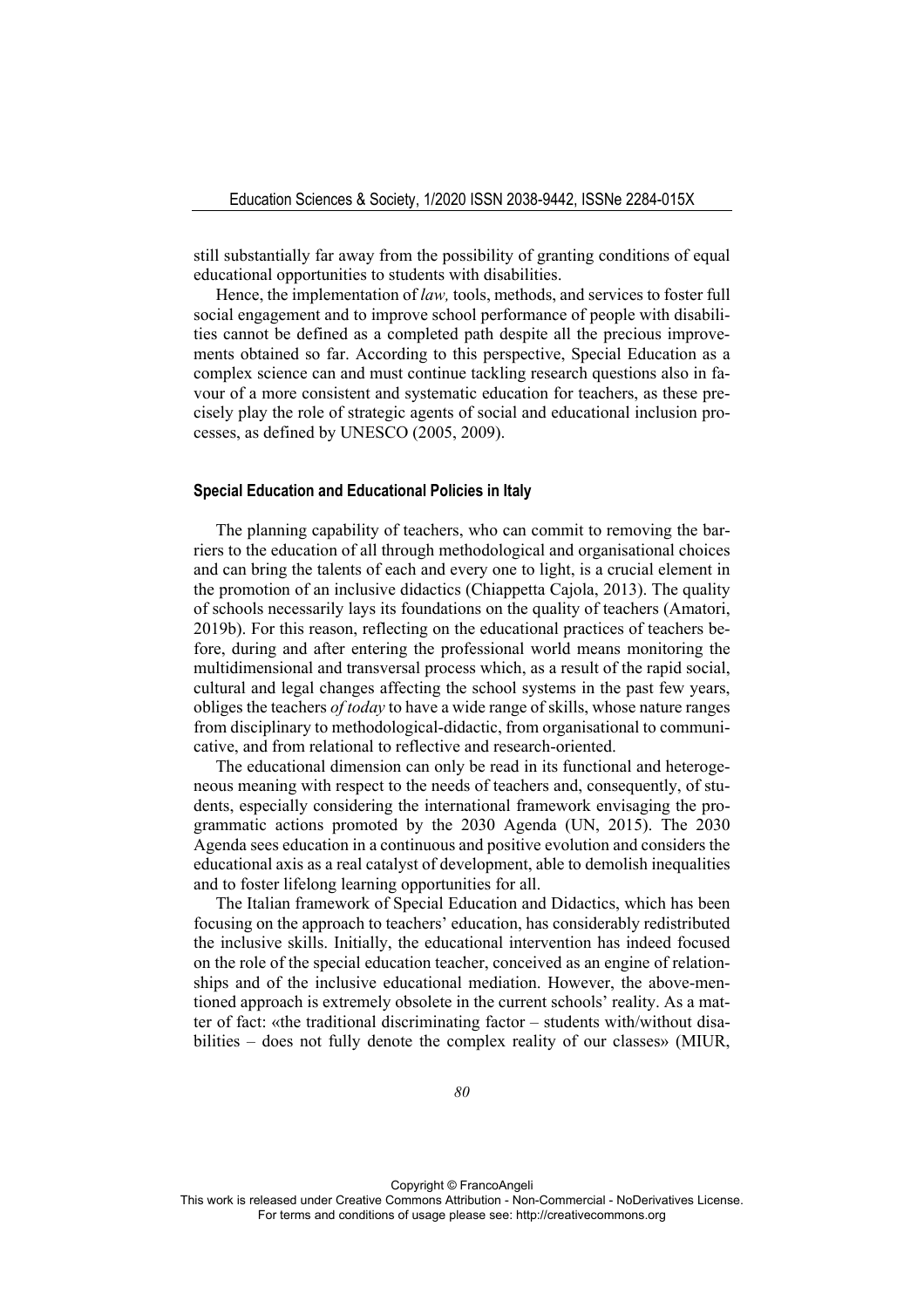2013, p. 1). An organic and coordinated vision of inclusive educational interventions, which can be «achieved only within a system of co-decisions and inter-institutional cooperations» (Chiappetta Cajola, 2019, p. 17), is indeed necessary to face such complexity. Not only the entire team of class teachers, who should be able to work in a perspective of *cooperative teaching* according to a participated vision of the process, but also the entire school community need to be involved in the inclusive and educational shared responsibility. As Booth and Ainscow (2014) have underlined, the necessary approach should not focus on the sole special education needs. Instead, it should seek and create a common direction for the development of educational and social inclusion at all levels, removing obstacles in the learning environment.

Inclusive educational practices are strongly opposed to a deterministic and extemporaneous vision of the teacher's action. Educational choices have a strong social impact today more than ever and are the result of the teacher's decisional process, which needs to be supported by solid and specific skills.

The Italian situation as far as teachers' education is concerned, which we have already analysed several times (Amatori, 2019a, 2019b), has witnessed a sequence of important changes both from the structural and substantial points of view. The most recent one is the on-going debate regarding the education of pre-primary and primary school teachers, who are attending the unified postgraduate courses in "Primary Education Studies" (SFP - Scienze della Formazione Primaria), in the light of the revision of the Ministerial Decree n. 66 of 2017 implemented by the Ministry. Article 12 paragraph 2 of such Ministerial Decree proposes a postgraduate course in special education and didactics, which can be accessed by graduates of Primary Education Studies having achieved 60 ECTS of inclusive didactics, on top of the credits included in the graduate degree programme, according to paragraph 3. "Any university credits obtained by the aforementioned postgraduate students in relation to teaching and university credits obtained during the internship and the dissertation discussion regarding special education and inclusion may be recognised", in order to gain the above-mentioned 60 ECTS. The ensuing debate, involving also the most important scientific societies of the sector, sees such proposal critically because of two substantial criteria. The first one underlines the consequent need for disciplines (linguistics, history, mathematics...) to be reduced or to be optional. The second one emphasises the legislator's lack of attention to the results concerning the quality of the graduate course and the skills acquired by students. However, we would like to highlight, without aiming at solving the aforementioned issue, that the current organisation of the education for teachers of junior secondary and upper secondary schools is almost incomparable (at least in quantitative terms) to an educational structure boasting a great richness in inclusion topics for the future teachers of pre-primary and primary school.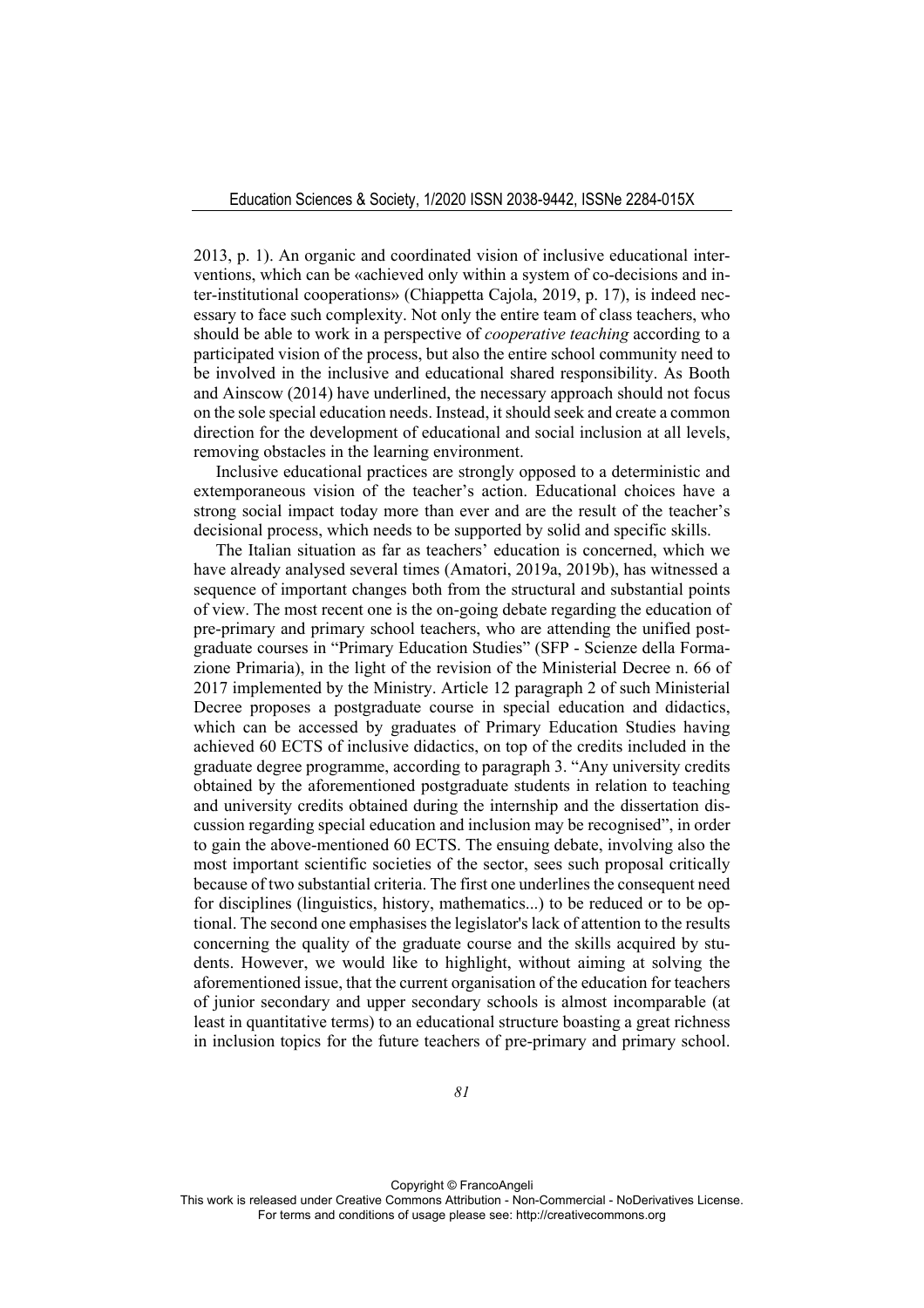Secondary school teachers can indeed obtain the teaching qualification after achieving the postgraduate degree including 24 ECTS, 6 of which are devoted to special education and didactics. Moreover, if the vulnerability of pre-adolescent and adolescent students and the consequent greater impact of teachers' didactic-planning choices are taken into consideration, reshaping the education of secondary school teachers clearly seems a necessity.

An inclusive educational approach and quality education need time to be able to positively influence teachers' professionalism.

Italy has witnessed a shift from separate educational programmes for curricular and special education teachers in the last decade to postgraduate courses focusing on specific types of disabilities or disorders (autism, specific learning disorders, sensory disabilities), and to a *vision* of inclusive class teachers. According to this vision, the aforementioned teachers should perceive themselves as able to carry out their function with all students and with each one of them. Therefore, they should recognise themselves as able to teach to the class, including to students with disabilities, and to be open to relationships and systematic exchanges with colleagues and other professionals inside and outside the classroom.

This is first of all a cultural process, changing the inclusion reference paradigm in favour of a greater attention to the needs of all students and of a more adequate education for school professionals supporting teachers' decisional processes in implementing high quality inclusion interventions.

#### **Special Education and Educational Policies in Portugal**

In Portugal, as in most developed countries, the education of pupils with disabilities has been characterized by traditional segregated practices for many years, which were carried out in schools or centres of Special Education (Mesquita, 2001)

School integration began in the early 1970s, similarly to other Western countries, and the change was driven by the political and social transformations dating back to the 25th of April 1974 and by the international influences of Public Law (1975), Warnock Report (1978) among others.

Since 1975, a network of Special Education institutions has been developed, seeking to respond to the needs of public education and breaking its purely assistance-oriented nature that existed at the time; the subsequent legislation created conditions for the attendance of these institutions for children with types and degrees of disability that proved not to be part of the regular official teaching structures.

The 1980s saw a process of reorganization of Special Education services

Copyright © FrancoAngeli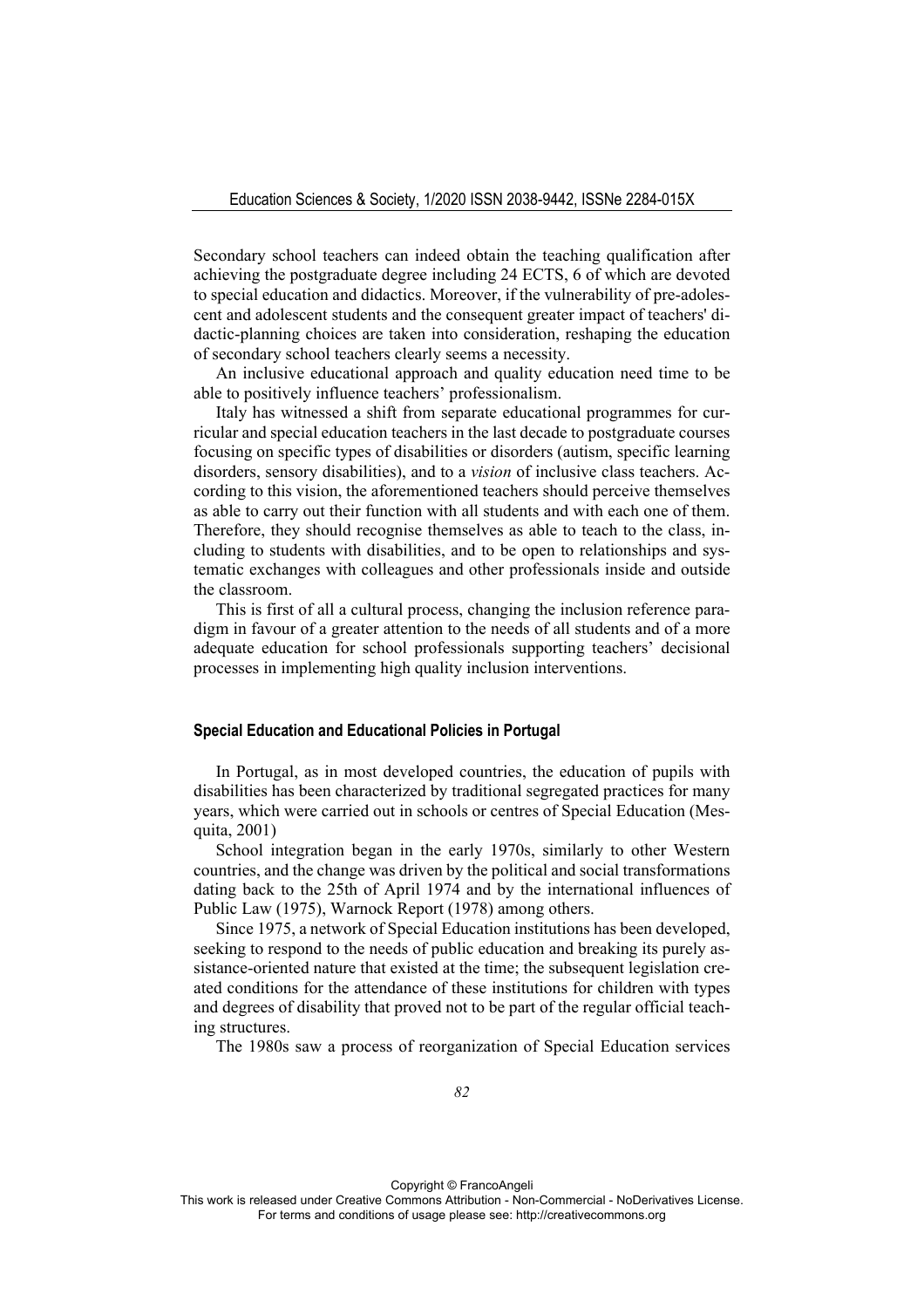with the most relevant legislation being published, such as the Basic Law of the Portuguese Educational System<sup>1</sup>, whose articles 17 and 18 reinforce the need of equal opportunity and the right to education for all pupils, regardless of their physical, social and ethnic characteristics. This document also establishes the objectives and organizing principles of Special Education as a modality of education in the Portuguese educational system.

From the 1990s onwards, it became evident in the Portuguese educational policy that the regular school was responsible for the education of pupils with disabilities through Decree 319/91 of the  $23<sup>rd</sup>$  of August, which enabled the creation of conditions adapted to processes of teaching and learning suitable for students with Special Educational Needs (SEN) from a School for All perspective. Mesquita (2001) states that the most relevant aspects of this document are: the possibility of integrating students with intellectual problems in Special Education; the accountability of the school and its bodies; the individualisation of the educational intervention; the need for teamwork always ensuring the role of parents.

The publication of the Salamanca Declaration in the 1990s was probably the most striking document with regard to Inclusive Education, announcing a profound reform of the regular school (UNESCO, 1994) representing a formal break with the Educational models in practice and in particular courses of action in special education. The impact of this document on Portuguese educational policies with regard to Special Education became evident in 2008 with the publication of Decree 3/2008 of 7 that establishes an inclusive paradigm defining specialised support to be provided to students from pre-primary to primary and secondary education in both the public and, in particular, the cooperative sectors. Although it seeks to operationalise inclusion in line with the Salamanca Declaration, this diploma provides that the identification and evaluation of the target population of special education is carried out taking into account the International Classification of Functioning, Disability and Health of the World Health Organization, referring to those students with significant limitations in terms of activity and participation in one or more domains of life, resulting from permanent functional and structural changes. By using the International Classification of Functionality (Quelhas, Mesquita, Oria Segura, 2018), this legal document departed from research published in the area, discouraging the use of this type of instrument in education (Rebelo, 2011).

The recent publication of the Decree  $54/2018$  of the 6<sup>th</sup> of July that establishes in its article 1 the principles and rules that guarantee inclusion, as a process that aims to respond to the diverse needs and potential of each and every student and introduced the necessary measures in Portuguese legislation to

<sup>1</sup> Lei de Bases do Sistema Educativo, n.º 46/86 de 14 de Outubro.

Copyright © FrancoAngeli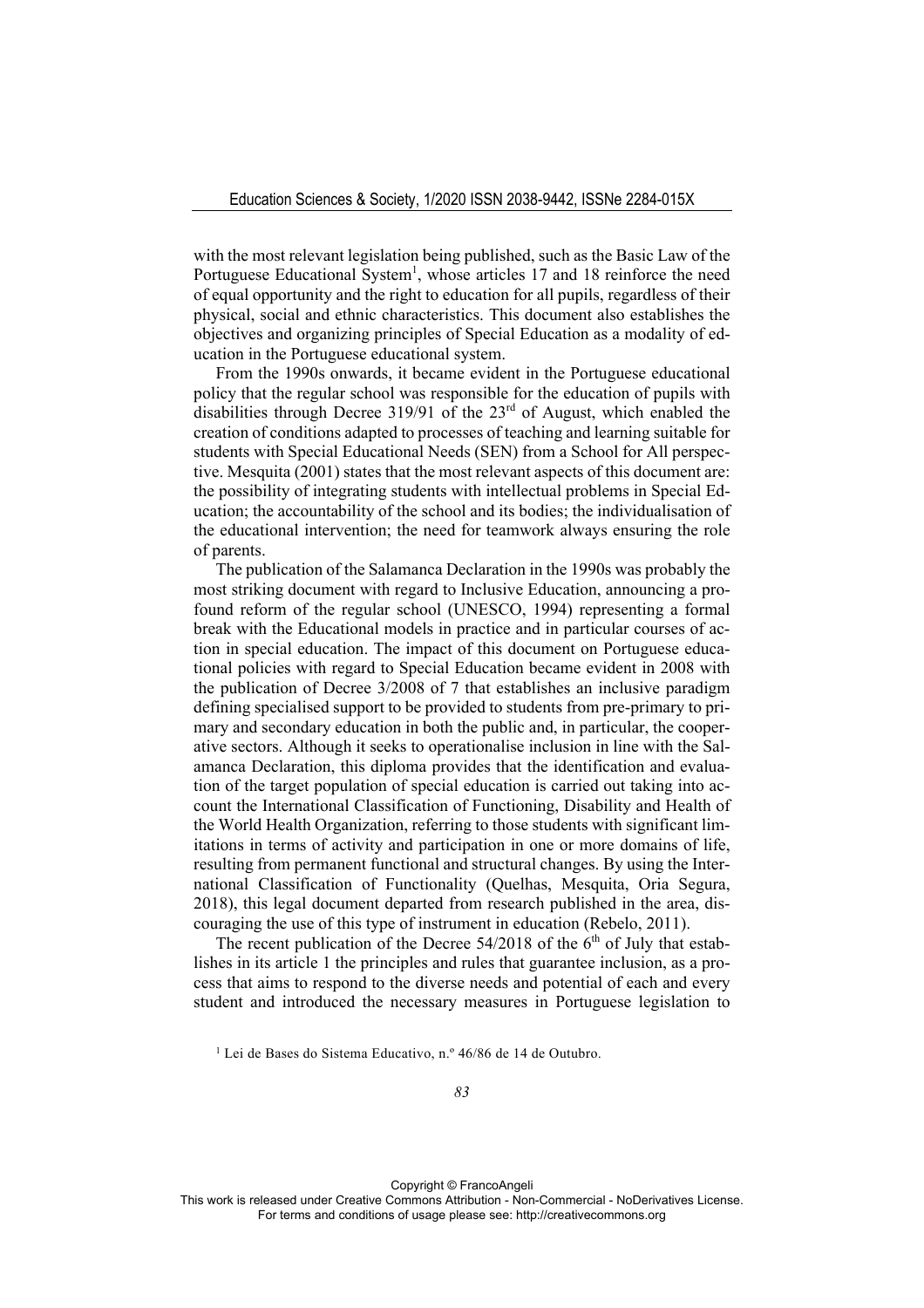guarantee an effectively inclusive teaching model. Leaving behind a limited conception of "support measures for pupils with special educational needs", the document shifts the focus, so far aimed only at a specific group of students, to a broader perspective in the school for all. This diploma presents a set of proposals framed in a three-level approach, where the focus is on the measures to support learning and not on the assessment of learning as shown in Figure 1.





The first level corresponds to the Universal Measures (Pereira *et al.*, 2018) and presents concentrated practices and services whose objective is to promote the learning and success of all students, without depending on the identification of specific intervention needs such as:

a) Pedagogical differentiation.

b) Curricular accommodations.

c) Curriculum enrichment.

d) Promotion of pro-social behaviour.

e) Intervention with an academic or behavioural focus in small groups.

The second level corresponds to a set of Selective Measures which include services aimed at students at risk of increased school failure or who need complementary support to interventions at the first level, which need to be implemented in small groups and for a short period of time, such as:

a) Differentiated curricular paths.

b) Non-significant curricular adaptations.

c) Psycho-pedagogical support.

d) Anticipation and reinforcement of learning.

e) Tutorial support.

The third level regarding Additional Measures concerns more frequent and intensive interventions, which are tailored to the needs and potential of each student and which need to be put into practice individually or in small groups

Copyright © FrancoAngeli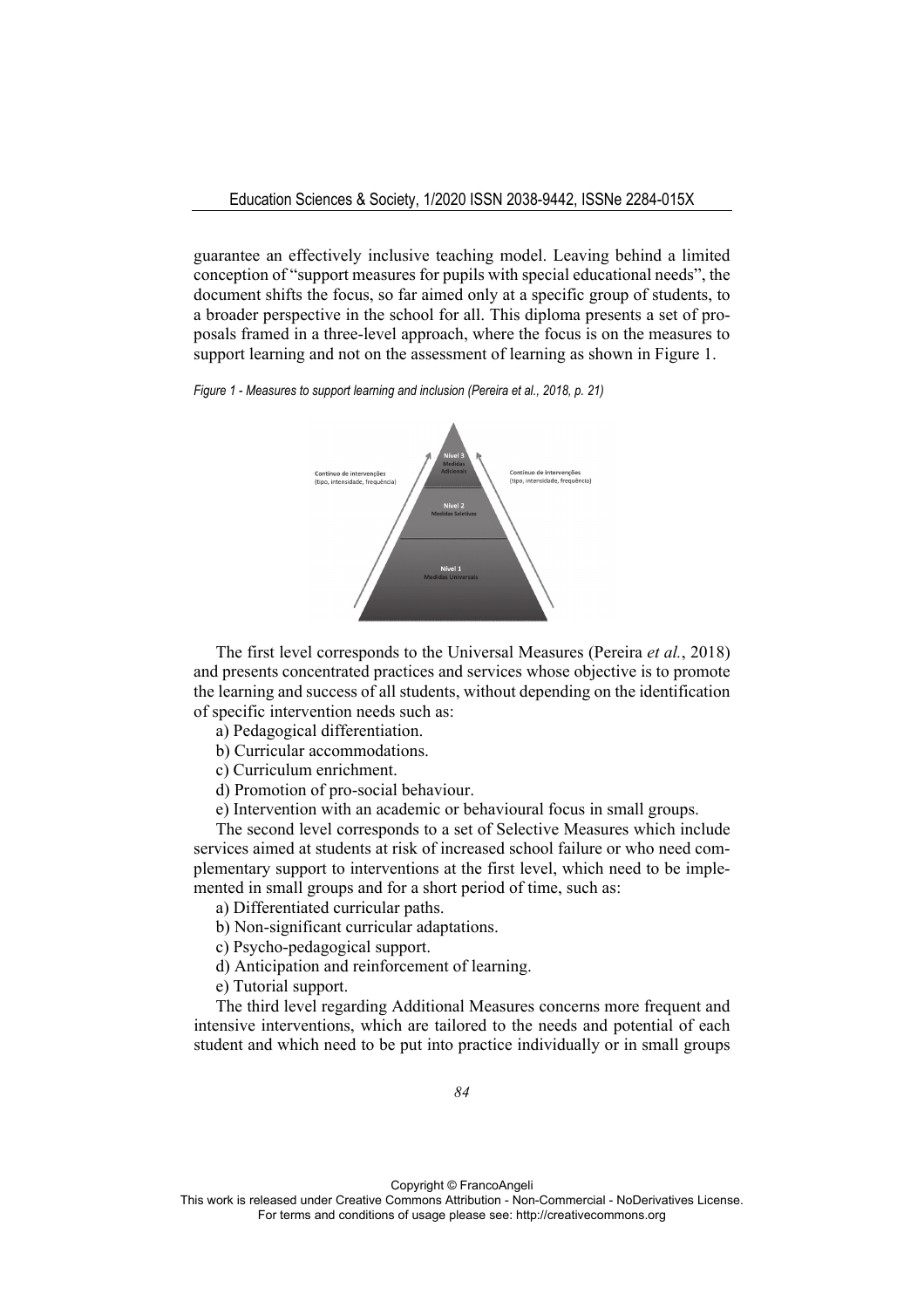for a longer period of time, which sometimes requires conducting specialized assessments. The measures envisaged at this level include:

a) The attendance of the school year by subject.

b) Significant curricular adaptations.

c) The individual transition plan.

d) The development of structured teaching methodologies and strategies.

e) The development of personal and social autonomy skills.

Assuming an effectively inclusive orientation, Decree  $54/2018$  of the  $6<sup>th</sup>$  of July confirms the right of all students to an education in accordance with their potential, expectations and needs, proposing a set of planned responses framed in a common educational project that provides everyone with participation and belonging in genuine conditions of equity.

Portugal registers a remarkable path with regard to inclusion, assuming this principle as essential to the construction of an increasingly democratic and inclusive society. In three decades the school in Portugal has moved from a segregating school to a school that integrates everyone, repeatedly giving admirable and varied examples of inclusion.

Quoting the words of João Costa, the Portuguese Secretary of State for Education: "it is intended that education is an effective right for everyone and not a privilege for some. This implies wills, practices and cooperative learning, because the school is only so when it guarantees the best learning for all students" (Pereira *et al.*, 2018, p.4)

#### **Critical issues, Emergencies and International Research Perspectives**

«The issues regarding teachers' education are being debated in the pedagogical community and their complex nature necessarily forces a vision which is contaminated by the typical investigation knowledge of pedagogy. Interdisciplinary twists, which are typical of complex phenomenon, occur indeed in the educational framework» (Amatori, 2019b, p. 151). Such wide debate addresses not only the educational junction limited to a specific national context, but rather the international relations reporting the testimonies and the needs of those directly involved, the teachers, in order to help drawing a shared profile and the professional activities to be carried out inside and outside the classroom (UNESCO, 2005, 2009; OECD, 2014).

Specific factors are at the root of the difficulty of achieving an effective education for teachers and of applying its backbones at international level. The first one consists in the need of sharing the teachers' professional profile, which includes the main and primary skills to master in the knowledge society. Another essential factor is the parallel need to clarify and to share an idea of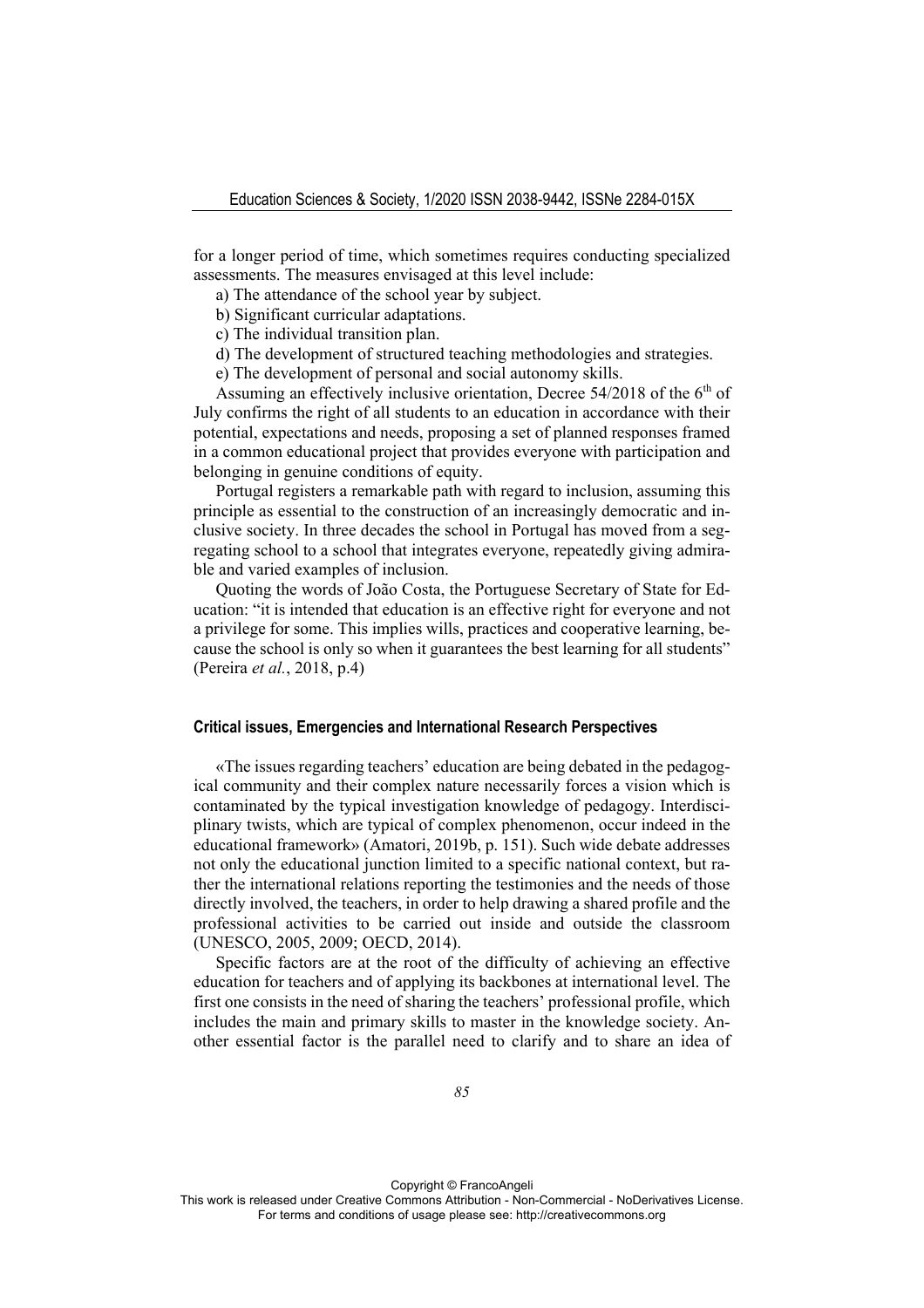school, which should be as clear and precise as possible. Thus, the complexity of identifying its "definition" to share at international level lays on the widespread (and ancestral) inclination to "schematise" schools in relation to the narrow needs of the national community, rather than opening its boundaries and creating global profiles. As a matter of fact, teaching is undoubtedly a complex and demanding process, which cannot «be easily detected through linear formulas, which have developed through history and are mostly subjected to the cultural, political and social influences, typical of any historical phase» (Chiappetta Cajola, Ciraci, 2019, p. 153).

The identification of educational needs of future as well as of current teachers requires taking the heuristic data into consideration, which have internationally showed the high or moderate need for specific interventions on disciplinary areas allowing them to foster more adequate, diversified and innovative teaching methods (OECD, 2014). These include the conscious use of technology, which has blatantly emerged especially in the emergency management in several European countries (for example, the recent critical situation of some countries caused by the Covid-19 virus, which has required a considerable effort by educational institutions to implement effective remote teaching in a short time).

Hence, the definition of teachers' educational needs is almost exclusively up to the single European educational systems, in which professional development policies greatly differ from each other. «However, higher authorities are themselves often not informed about teachers' needs, which can be identified by focusing on teachers' feedback regarding the priorities of professional development instead» (Chiappetta Cajola, Ciraci, 2019, p. 156).

Therefore, defining a syllabus of teachers' standard skills, which should be not only shared, but also regulated at European or international level, is increasingly needed (Ianes *et al*., 2019). The contribution of Special Education and Didactics in this direction is essential and most urgently needed. The research drive should lead scholars to work more internationally, also in the light of the valuable resources that Europe puts into action (e.g. Erasmus+ projects or COST actions) in order to share research practices and results.

Teaching as a *Design Science* (Laurillard, 2012) needs to be universally reinterpreted, in order to blend educational theory and practice through continuous educational research.

## **Bibliography**

Amatori G. (2019a). *Cornici pedagogiche per la formazione docente. Il ruolo dell'insegnante di sostegno nella co-costruzione di contesti inclusivi*. Milano: FrancoAngeli.

Copyright © FrancoAngeli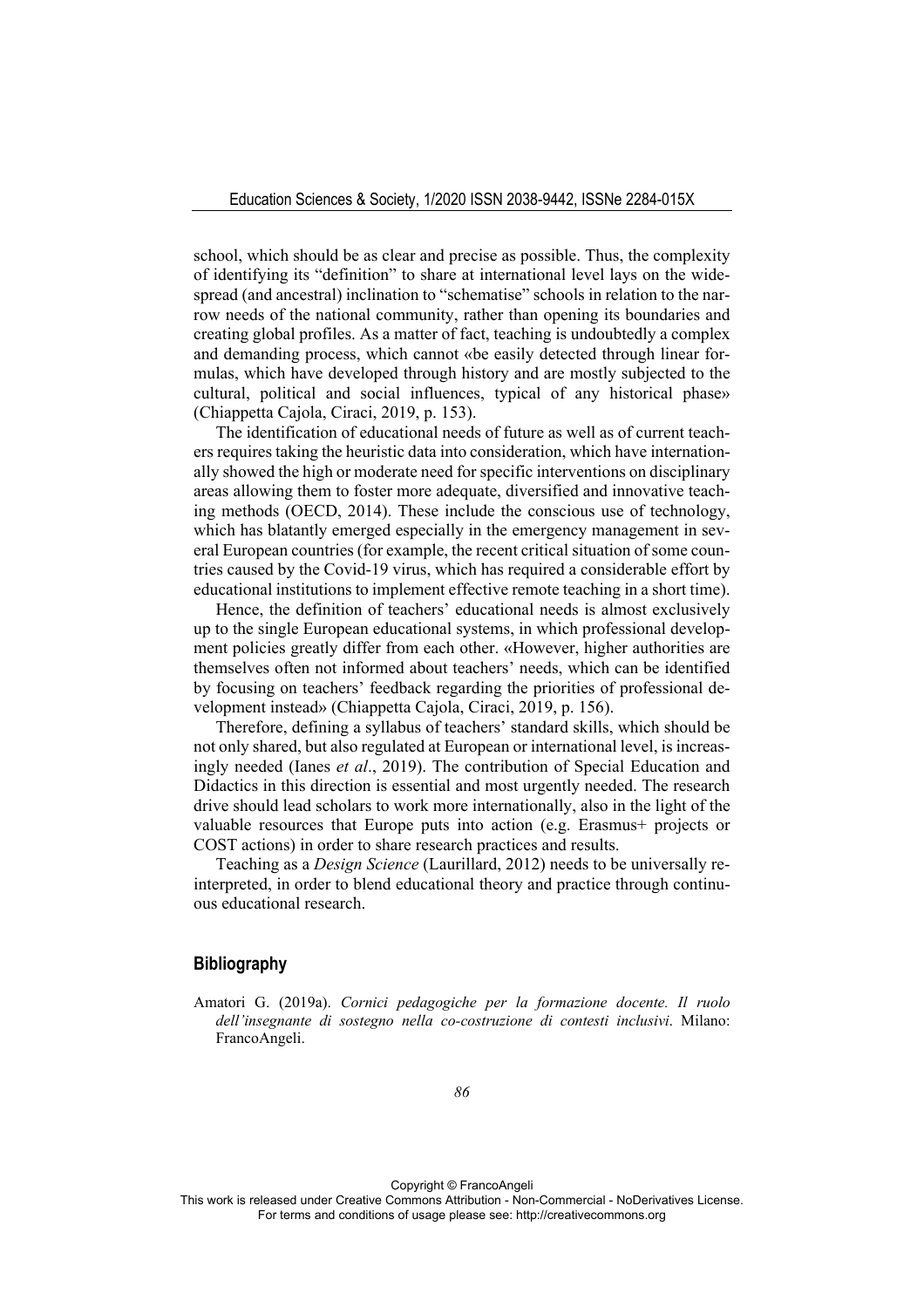- Amatori G. (2019b), University, Education and Professional Identities. The Case Study of Special Education Postgraduate Courses for the Didactic Support of Students with Disabilities. *Education Sciences & Society*, 2: 137-154.
- Booth T., Ainscow M. (2014), *Nuovo Index per l'inclusione. Percorsi di apprendimento e partecipazione a scuola*. Roma: Carocci.
- Caldin R. (2019). Perché la Pedagogia Speciale? Elementi fondativi, percorsi identitari. In: Besio S., Caldin R., a cura di, *La pedagogia speciale in dialogo con altre discipline. Intersezioni, ibridazioni e alfabeti possibili*. Milano: Guerini Scientifica.
- Canevaro A. (2013), Pedagogia Speciale. *Italian Journal of Special Education for Inclusion*, 1: 181-184.
- Chiappetta Cajola L. (2019), La pedagogia inclusive al centro delle politiche formative nella scuola scozzese e l'impegno di Jennifer Spratt per l'IPAA. In: Besio S., Caldin R., a cura di, *La pedagogia speciale in dialogo con altre discipline. Intersezioni, ibridazioni e alfabeti possibili*. Milano: Guerini Scientifica.
- Chiappetta Cajola L. (2019), Per un profilo professionale dell'insegnante inclusivo. In: Chiappetta Cajola L., Ciraci A.M., a cura di (2019), *La formazione degli insegnanti. Ricerca, didattica, competenze*. Roma: Aracne.
- Chiappetta Cajola L., a cura di (2015), *Didattica inclusiva Valutazione e Orientamento. ICF-CY, portfolio e certificazione delle competenze degli allievi con disabilià. Dati di ricerca*, Roma: Anicia.
- Chiappetta Cajola L., Ciraci A.M. (2013), *Didattica inclusiva. Quali competenze per gli insegnanti?*. Roma: Armando.
- Chiappetta Cajola L., Ciraci A.M., a cura di (2019), *La formazione degli insegnanti. Ricerca, didattica, competenze*. Roma: Aracne.
- Cottini L. (2018), La didattica speciale e i passi lenti dell'inclusione scolastica. In: Ulivieri S., a cura di, *Le emergenze educative della società contemporanea. Progetti e proposte per il cambiamento*. Pisa: ETS.
- Cottini L. (2019), La didattica speciale per l'inclusione dispone di evidenze a sostegno?. In: Besio S., Caldin R., a cura di, *La pedagogia speciale in dialogo con altre discipline. Intersezioni, ibridazioni e alfabeti possibili*. Milano: Guerini Scientifica.
- d'Alonzo L. (2008), *Integrazione del disabile. Radici e prospettive*. Brescia: La Scuola.
- d'Alonzo L. (2018a). Introduzione. Per una nuova formazione degli insegnanti di sostegno. In: Ulivieri S., a cura di, *Le emergenze educative della società contemporanea. Progetti e proposte per il cambiamento*. Pisa: ETS.
- d'Alonzo L. (2018b), *Pedagogia speciale per l'inclusione*. Brescia: Editrice Morcelliana.
- Decreto-Lei n.º 319/91 (23 de Agosto de 1991), *Regula a integração dos alunos com necessidades educativas especiais nas escolas regulares,* Diário da República Nº 193, 1ª Série, pp. 4389-4393. Ministério da Educação.
- Decreto-Lei n.º 3/2008 (7 de Janeiro de 2008), *Definição dos apoios especializados a prestar na educação pré-escolar e nos ensinos básico e secundário dos sectores público, particular e cooperativo,* Diário da República Nº 4, 1ª Série, pp. 154-164. Ministério da Educação.

Copyright © FrancoAngeli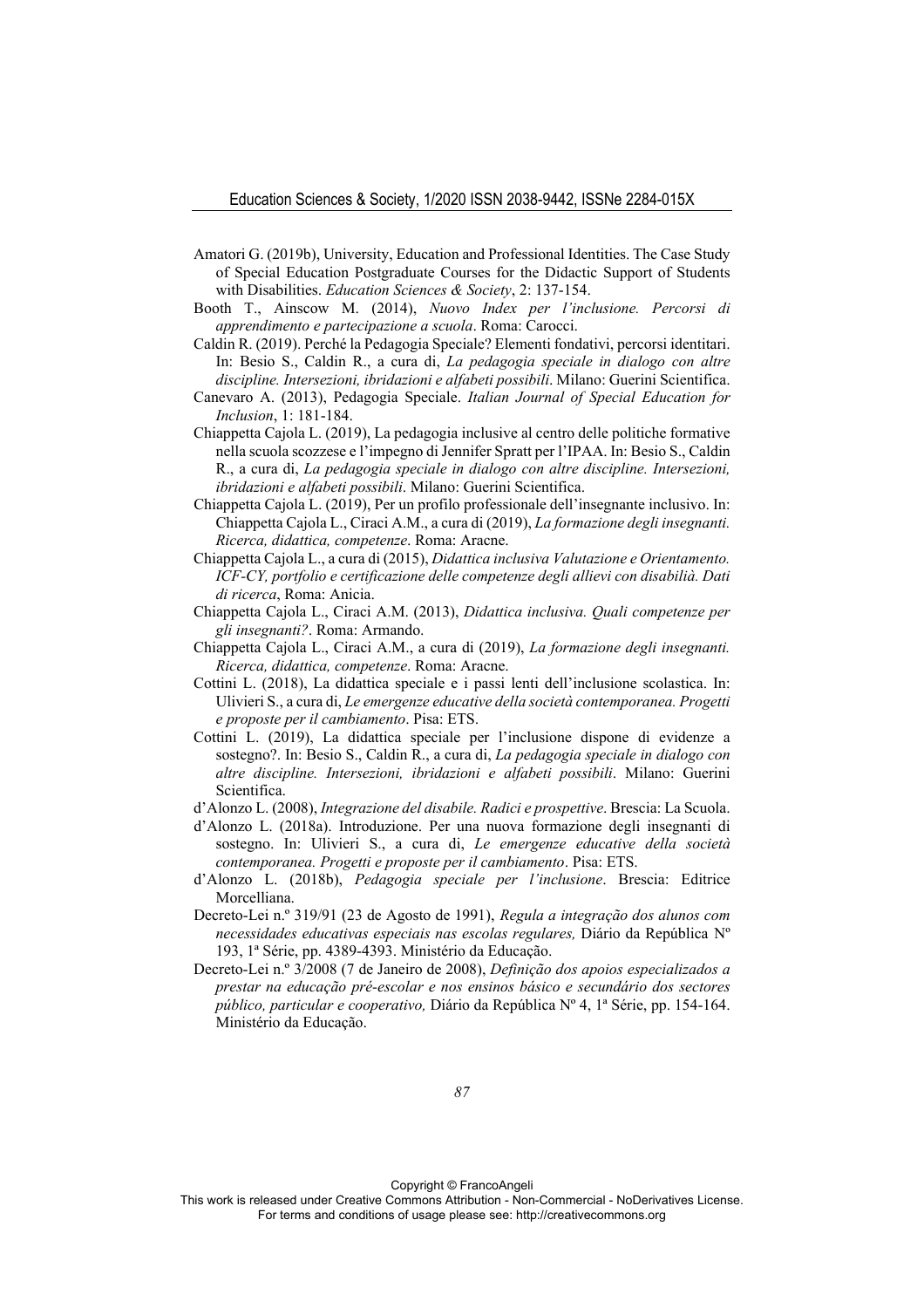- Decreto-Lei nº 54/2018 (6 de julho de 2018), *Estabelece os princípios e as normas que garantem a inclusão, enquanto processo que visa responder à diversidade das necessidades e potencialidades de todos e de cada um dos alunos, através do aumento da participação nos processos de aprendizagem e na vida da comunidade educativa,* Diário da República n.º 129/2018, Série I de 2018-07-06. Ministério da Educação
- Giaconi C., Capellini S.A. (2015), *Conoscere per includere. Riflessioni e linee operative per professionisti in formazione*. Milano: FrancoAngeli.
- Giaconi C., Rodrigues M.B. (2018), *Inclusive Education. Perspectives, reflections and case studies*. Beau Bassin: Edizioni Accademiche Italiane.
- Goussot A. (2015), Pour une épistémologie nouvelle de la pédagogie spécialisée. *Italian Journal of Special Education for Inclusion*, 1: 9-39.
- Ianes D. (2019), L'acquarello dell'inclusione: sortirne insieme è la politica. In: Besio S., Caldin R., a cura di, *La pedagogia speciale in dialogo con altre discipline. Intersezioni, ibridazioni e alfabeti possibili*. Milano: Guerini Scientifica.
- Ianes D., Cramerotti S., Biancato L., Demo H. (2019), *Il manuale dell'Expert Teacher. 16 competenze chiave per 4 nuovi profili docente*. Trento: Erickson.
- Isidori M.V. (2018), Il superamento degli ostacoli all'apprendimento e alla partecipazione. Recenti acquisizioni sulla didattica inclusiva e sulla formazione dell'insegnante di sostegno come azione di sistema: evidenze. *Formazione & Insegnamento*, 3: 245-258.
- Isidori M.V., Traversetti M. (2018), Il contributo delle neuroscienze cognitive alla riflessione in tema di formazione degli insegnanti inclusivi. Dati di ricerca. *Italian Journal of Special Education for Inclusion*, 2: 105-122.
- Istat Istituto Nazionale di Statistica (2019), *Conoscere il mondo della disabilità. Persone, relazioni e istituzioni*. https://www.istat.it/it/files//2019/12/Disabilità.pdf
- Laurillard D. (2002), *Teaching as a Design Science: Building Pedagogical Patterns for Learning and Technology*. New York, London: Routledge.
- Mesquita H. (2001). *Educação especial em Portugal no último quarto do Século XX*, Dissertação de Doutoramento, Universidad de Salamanca.
- Mitchell D. (2014), *What really works in special and inclusive education: Using evidence-based teaching strategies*. Abingdon: Routledge.
- MIUR Ministero dell'Istruzione, dell'Università e della Ricerca (2015), *L'integrazione scolastica degli alunni con disabilità a.s. 2014/15*.
- OECD TALIS (2014), *Talis 2013 Results: An International Perspective on Teaching and Learning*. Paris: OECD.
- ONU Organizzazione delle Nazioni Unite (2015), *Agenda 2030 per lo Sviluppo Sostenibile*.
- Pereira F., Crespo A., Trindade A.R., Cosme A., Croca F., Breia G., Fernandes R. (2018), *Para uma Educação Inclusiva: Manual de Apoio à Prática*. (Ministério da Educação/Direção-Geral da Educação (DGE), Ed.). https://www.dge.mec.pt/sites/default/files/EEspecial/manual\_de\_apoio\_a\_pratica. pdf.
- Quelhas R., Oria Segura M.R., Mesquita H. (2018), Contribution of ICT to Improve Learning of People with Special Educational Needs: A Comparative Perspective

Copyright © FrancoAngeli

This work is released under Creative Commons Attribution - Non-Commercial - NoDerivatives License. For terms and conditions of usage please see: http://creativecommons.org